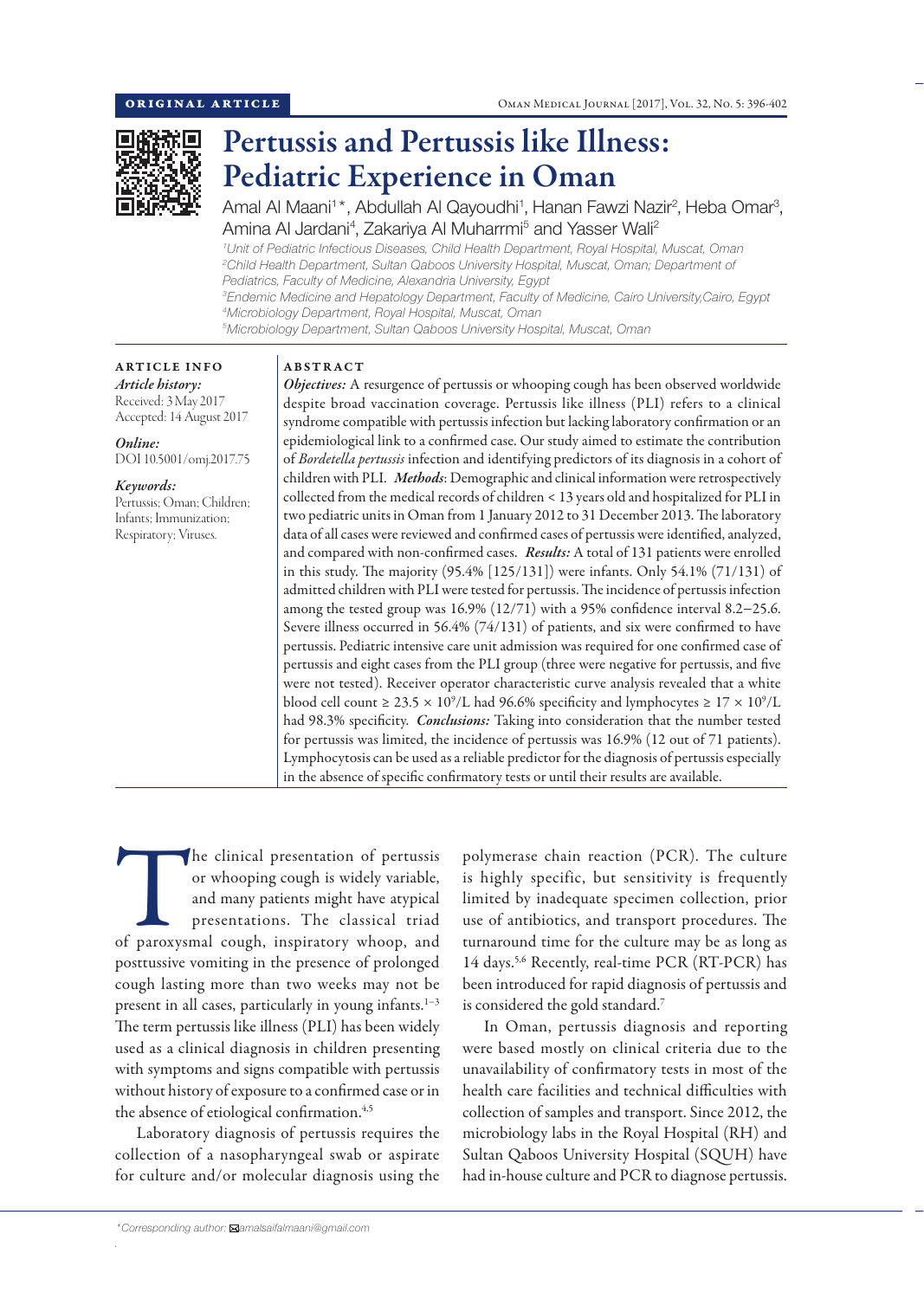This study was conducted to determine the incidence of confirmed pertussis cases within a cohort of children hospitalized for PLI. The study also looked into other potential causes of PLI, severity of disease, and possible predictors of the diagnosis.

#### METHODS

Children < 13 years of age admitted from 1 January 2012 to 31 December 2013 with the diagnosis of PLI or pertussis in the two tertiary care facilities in Oman (RH and SQUH, both in Muscat) were included. Ethical approval was obtained from both centers.

Retrospective data were collected from the electronic patient records of the participants and included patients' demographics, date of admission, length of stay, duration of symptoms, cough type, history of contact, vaccination status, white blood cell (WBC) count, lymphocyte count, diagnostic tools, complications of the disease, and the outcomes. In both centers, patients with mild to moderate illness were admitted to the general ward, but those requiring close monitoring and assisted oxygenation or noninvasive ventilation were placed in the high dependency unit (HDU). The children with hemodynamic instability or requiring invasive ventilation were admitted to the pediatric intensive care unit (PICU). Admission to the HDU and PICU were considered an indicator of severe illness.

For pertussis laboratory diagnosis in both units, pertussis culture and/or PCR were used. Nasopharyngeal alginate swabs tipped in charcoal transport medium and/or aspirates were used. Swabs were inoculated as soon as possible into Charcoal Agar (Oxoid CM0119) with Bordetella Selective Supplement (Oxoid SR0082). Plates were incubated at 35 °C with enhanced humidity. Positive cultures were confirmed by the use of agglutination sera (Remel) to identify *Bordetella pertussis* and *Bordetella parapertussis*. Samples were also subjected to multiplex RT-PCR that targeted IS481, IS1001, and ptx A genes.

Respiratory samples (nasopharyngeal swabs, throat swabs, or nasal aspirate) were sent in viral transport medium for viruses to detect other pathogens that mimic or are associated with pertussis. Respiratory virus diagnosis was obtained by subjecting the sample to multiplex RT-PCR using respiratory viral panels from fast-track diagnostics for detection of influenza A, influenza A (H1N1), influenza B, coronaviruses NL63, 229E and HKU1, parainfluenza 1, 2 , 3, and 4, human metapneumovirus A and B, rhinovirus, respiratory syncytial A and B, adenovirus, enterovirus, *Parechovirus*, bocavirus, and mycoplasma pneumonia.

The collected data were analyzed using the SPSS Statistics (SPSS Inc. Released 2009. PASW Statistics for Windows, Version 18.0. Chicago). Descriptive analysis was used to describe the demographic and physical characteristics of the patients. The frequency and percentage were used to present the categorical outcome variables, while mean and standard deviation were applied to describe the continuous variables. A confidence interval (CI) of 95% was used to estimate the incidence of pertussis among admitted patients. Further analysis of data was applied by using split variables. The patients were divided into three groups: pertussis positive, pertussis negative, and untested. A chi-square test was used to determine the association between whooping, paroxysmal cough, cyanosis, leukocytosis, lymphocytosis, frequency of vaccination, and pertussis. The leukocyte and lymphocyte count distributions between pertussis positive and pertussis negative patients were compared using the two-tailed Wilcoxon–Mann–Whitney test. The diagnostic performance of lymphocytic count in the prediction of pertussis diagnosis was evaluated using receiver operator characteristic (ROC) curves. The area under the curves (AUROC) and the 95% CI were used as indices of accuracy ROC curve.

#### RESULTS

A total of 131 patients were admitted in both hospitals with the diagnosis of PLI and/or pertussis. This group represents 29.8% (131/439) of the nationally reported cases within same period [Figure 1]. The demographic characteristics of the studied patients are shown in Table 1. The results showed an increase in the admission of infants younger than one-year-old (95.4%), especially those under four months (75.5%). The majority (60.3%) of infants were females. Patients came from five different governorates, but mostly from the Muscat region (61.8%). The vaccination status of two patients in the positive group was unknown, but there were no confirmed infections in those who had completed their vaccinations.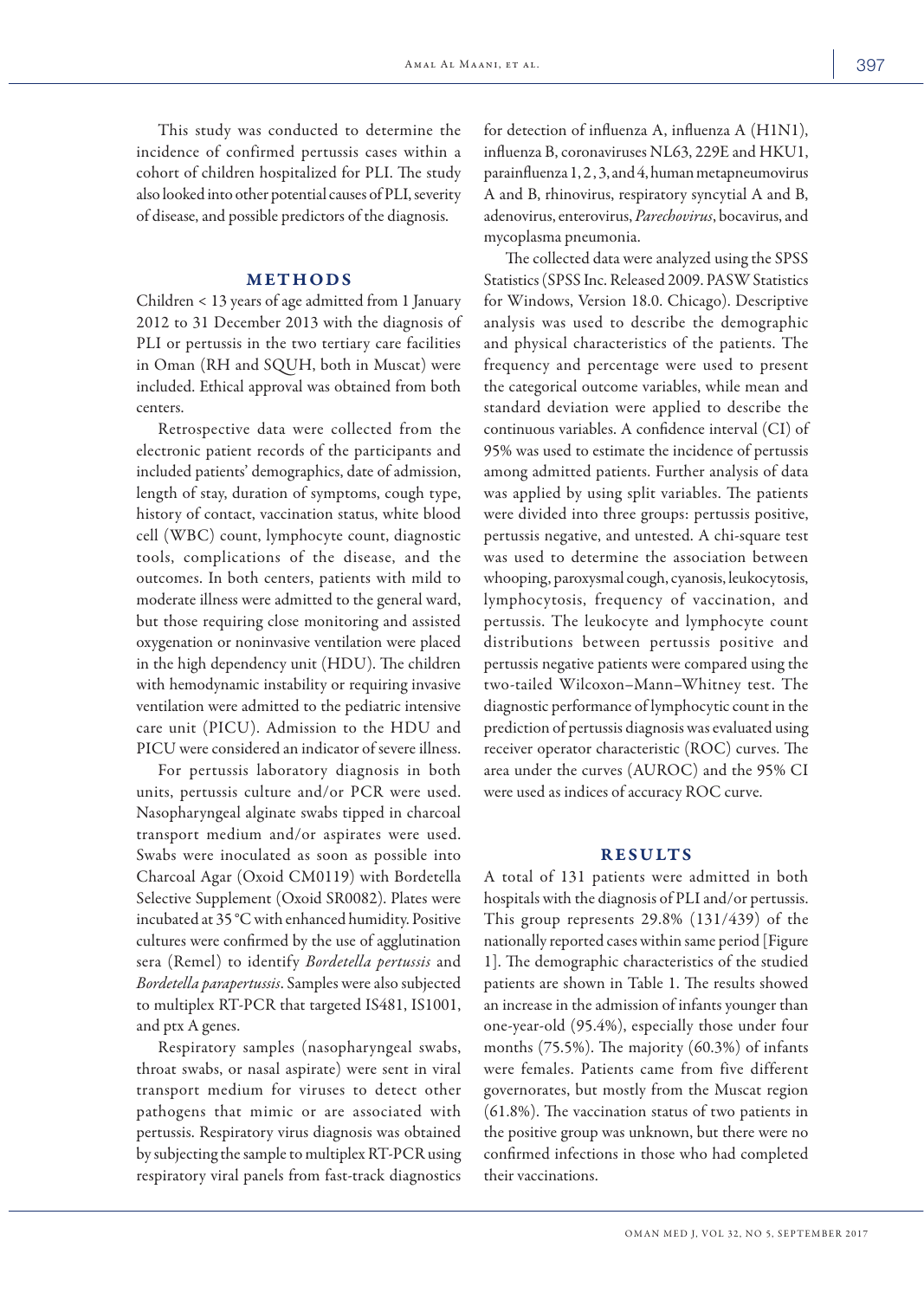

Figure 1: Reported pertussis cases in Oman from 1981 to 2014 and vaccination coverage. Pertussis vaccination with whole-cell diphtheria, tetanus, and pertussis vaccine (DTP) started in 1981 with launch of the Expanded Program of Immunization. A progress decline in passively reported cases to the Ministry of Health were noted with increase vaccination coverage. Outbreaks continued to occur in highly immunized population every 4−5 years. This figure has been reproduced with permission from the communicable Diseases Manual, 3rd edition, 2017, produced by the Directorate General for Disease Surveillance and Control, MOH, Sultanate of Oman.

| Characteristics                   | Total<br>$n = 131$ | Pertussis positive<br>cohort<br>$n = 12$ | Pertussis negative<br>cohort<br>$n = 59$ | Pertussis untested<br>cohort<br>$n = 60$ |
|-----------------------------------|--------------------|------------------------------------------|------------------------------------------|------------------------------------------|
| Gender                            |                    |                                          |                                          |                                          |
| Male                              | 52(39.6)           | 7(58.3)                                  | 22(37.2)                                 | 23(38.3)                                 |
| Female                            | 79(60.3)           | 5(41.6)                                  | 37(62.7)                                 | 37(61.6)                                 |
| Age group                         |                    |                                          |                                          |                                          |
| $< 2$ months                      | 49(37.4)           | 4(33.3)                                  | 25(42.3)                                 | 20(33.3)                                 |
| $2-4$ months                      | 50(38.1)           | 7(58.3)                                  | 18(30.5)                                 | 25(41.6)                                 |
| $4-6$ months                      | 14(10.6)           | 1(8.3)                                   | 5(8.4)                                   | 8(13.3)                                  |
| $6-8$ months                      | 6(4.5)             |                                          | 4(6.7)                                   | 2(3.3)                                   |
| $8-12$ months                     | 6(4.5)             |                                          | 3(5.0)                                   | 3(5.0)                                   |
| $1-2$ years                       | 1(0.7)             |                                          |                                          | 1(1.6)                                   |
| $2-5$ years                       | 4(3.0)             |                                          | 3(5.0)                                   | 1(1.6)                                   |
| $5-13$ years                      | 1(0.7)             |                                          | 1(1.6)                                   | ÷,                                       |
| <b>Admitting center</b>           |                    |                                          |                                          |                                          |
| Royal Hospital                    | 71(54.1)           | 9(75.0)                                  | 29(49.1)                                 | 33(55.0)                                 |
| Sultan Qaboos University Hospital | 60(45.8)           | 3(25.0)                                  | 30(50.8)                                 | 27(45.0)                                 |
| <b>Pertussis vaccination</b>      |                    |                                          |                                          |                                          |
| Yes                               | 54(41.2)           | 5(41.6)                                  | 25(42.3)                                 | 24(40.0)                                 |
| One dose                          | 30(55.5)           | 4(80.0)                                  | 15(60.0)                                 | 11(45.8)                                 |
| Two doses                         | 11(20.3)           | 1(20.0)                                  | 4(16.0)                                  | 6(25.0)                                  |
| Three doses                       | 13(24.0)           | L,                                       | 6(24.0)                                  | 7(29.1)                                  |
| N <sub>o</sub>                    | 61(46.5)           | 5(41.6)                                  | 28(47.4)                                 | 28(46.6)                                 |
| Unknown                           | 16(12.2)           | 2(16.6)                                  | 6(10.1)                                  | 8(13.3)                                  |

Table 1: Demographic features of 131 included child with pertussis like illness, n (%).

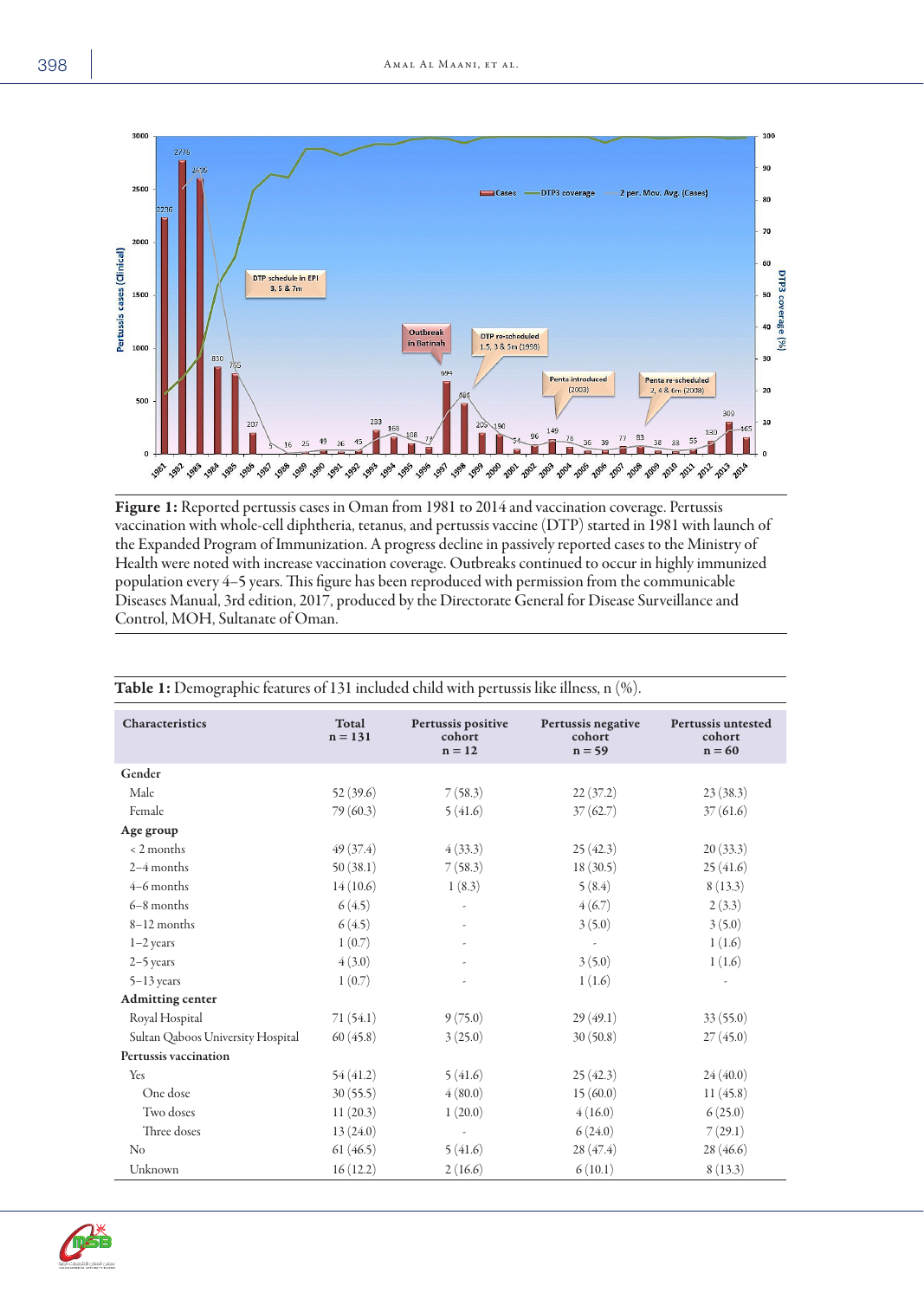|                                                                             | Frequency<br>$n = 131$ | Pertussis positive<br>cohort<br>$n = 12$ | Pertussis negative<br>cohort<br>$n = 59$ | Pertussis untested<br>cohort<br>$n = 60$ | $p$ -value |  |
|-----------------------------------------------------------------------------|------------------------|------------------------------------------|------------------------------------------|------------------------------------------|------------|--|
| Epidemiological linkage contact with laboratory confirmed case of pertussis |                        |                                          |                                          |                                          |            |  |
| Yes                                                                         | 70 (53.4)              | 9(75.0)                                  | 29(49.1)                                 | 32(53.3)                                 | 0.895      |  |
| N <sub>o</sub>                                                              | 34(25.9)               | 1(8.3)                                   | 17(28.8)                                 | 16(26.6)                                 |            |  |
| Unknown                                                                     | 27(20.6)               | 2(16.6)                                  | 13(22.0)                                 | 12(20.0)                                 |            |  |
| Clinical criteria                                                           |                        |                                          |                                          |                                          |            |  |
| Paroxysms of coughing                                                       | 121(92.3)              | 12(100.0)                                | 54(91.5)                                 | 55(91.6)                                 | 0.579      |  |
| Inspiratory whoop                                                           | 9(6.8)                 | 2(16.6)                                  | 5(8.4)                                   | 2(3.3)                                   | 0.201      |  |
| Posttussive vomiting                                                        | 62(47.3)               | 4(33.3)                                  | 29(49.1)                                 | 29(48.3)                                 | 0.593      |  |
| Apnea                                                                       | 61(46.5)               | 8(66.6)                                  | 26(44.0)                                 | 27(45.0)                                 | 0.340      |  |
| Cyanosis                                                                    | 58 (44.2)              | 8(66.6)                                  | 23(38.9)                                 | 27(45.0)                                 | 0.210      |  |
| Fever                                                                       | 41(31.2)               | 3(25.0)                                  | 21(35.5)                                 | 17(28.3)                                 | 0.641      |  |
| Respiratory viral infection                                                 |                        |                                          |                                          |                                          |            |  |
| Not tested                                                                  | 42(32.0)               | 5(41.6)                                  | 12(20.3)                                 | 25(41.6)                                 |            |  |
| Negative                                                                    | 31(23.6)               | 2(16.6)                                  | 8(13.5)                                  | 21(35.0)                                 |            |  |
| Respiratory syncytial<br>virus                                              | 18(13.7)               |                                          | 15(25.4)                                 | 3(5.0)                                   |            |  |
| Enterovirus                                                                 | 2(1.5)                 |                                          | 2(3.3)                                   |                                          |            |  |
| Rhinovirus                                                                  | 16(12.2)               | 3(25.0)                                  | 9(15.2)                                  | 4(6.6)                                   |            |  |
| Adenovirus                                                                  | 3(2.2)                 | 1(8.3)                                   |                                          | 2(3.3)                                   |            |  |
| Dual infection                                                              | 11(8.3)                |                                          | 9(15.2)                                  | 2(3.3)                                   |            |  |
| Other viruses*                                                              | 8(6.1)                 | 1(8.3)                                   | 4(6.7)                                   | 3(5.0)                                   |            |  |
| Site of admission                                                           |                        |                                          |                                          |                                          |            |  |
| General ward/PHD/PICU                                                       | 57/65/9                | 6/5/1                                    | 27/29/3                                  | 24/31/5                                  | 0.901      |  |
| Admission season <sup>#</sup>                                               |                        |                                          |                                          |                                          |            |  |
| Fall                                                                        | 37(28.2)               | 1(8.3)                                   | 23(38.9)                                 | 13(21.6)                                 | 0.001      |  |
| Winter                                                                      | 30(22.9)               | 3(25.0)                                  | 11(18.6)                                 | 16(26.6)                                 |            |  |
| Spring                                                                      | 24(18.3)               | 2(16.6)                                  | 3(5.0)                                   | 19(31.6)                                 |            |  |
| Summer                                                                      | 40(30.5)               | 6(50.0)                                  | 22(37.2)                                 | 12(20.0)                                 |            |  |

| <b>Table 2:</b> Clinical and laboratory features of studied cohort, $n$ $(\%)$ . |  |  |
|----------------------------------------------------------------------------------|--|--|
|----------------------------------------------------------------------------------|--|--|

*\*Other virus (coronavirus OC43, NL63, HKU1, influenza A and B, bocavirus, parainfluenza 3). PHD: pediatric high dependency; PICU: pediatric intensive care unit; # Fall: From September 23 to December 20; Winter: from December 21 to March 20; Spring: From March 21 to June 21; Summer: From June 21 to September 22. p-value positive and negative groups.*

No significant difference was observed between the tested cohort of patients (whether proven to be positive for pertussis or not) and the non-tested cohort regarding the clinical diagnostic criteria for pertussis/PLI (paroxysms of cough, whoop, posttussive vomiting, apnea, cyanosis, and fever) or epidemiological linkage contact with laboratory confirmed case of pertussis [Table 2].

Over half (56.4%) of patients in the study group required admission to the HDU or PICU, and six (8.1%) were confirmed to have pertussis. Only one confirmed pertussis case within the study group was in the PICU compared to three from the pertussis negative cohort, a further five were untested [Table 2].

Most of the admissions for PLI occurred during the summer from 21 June to 22 September (30.5%). For the confirmed pertussis negative group, 38.9% of cases were admitted during the fall (from 23 September to 20 December).

Of the 131 patients clinically suspected to have pertussis, 71 (54.1%) were actually tested; 23.9% (17/71) of the tested samples were sent for pertussis culture, 50.7% were sent for PCR (36/71), while 25.3% (18/71) of the patients were tested with both culture and PCR [Table 3].

The incidence of confirmed cases of pertussis infection among patients who were admitted with PLI and were tested for pertussis was 16.9% (12/71; 95% CI 8.2−25.6).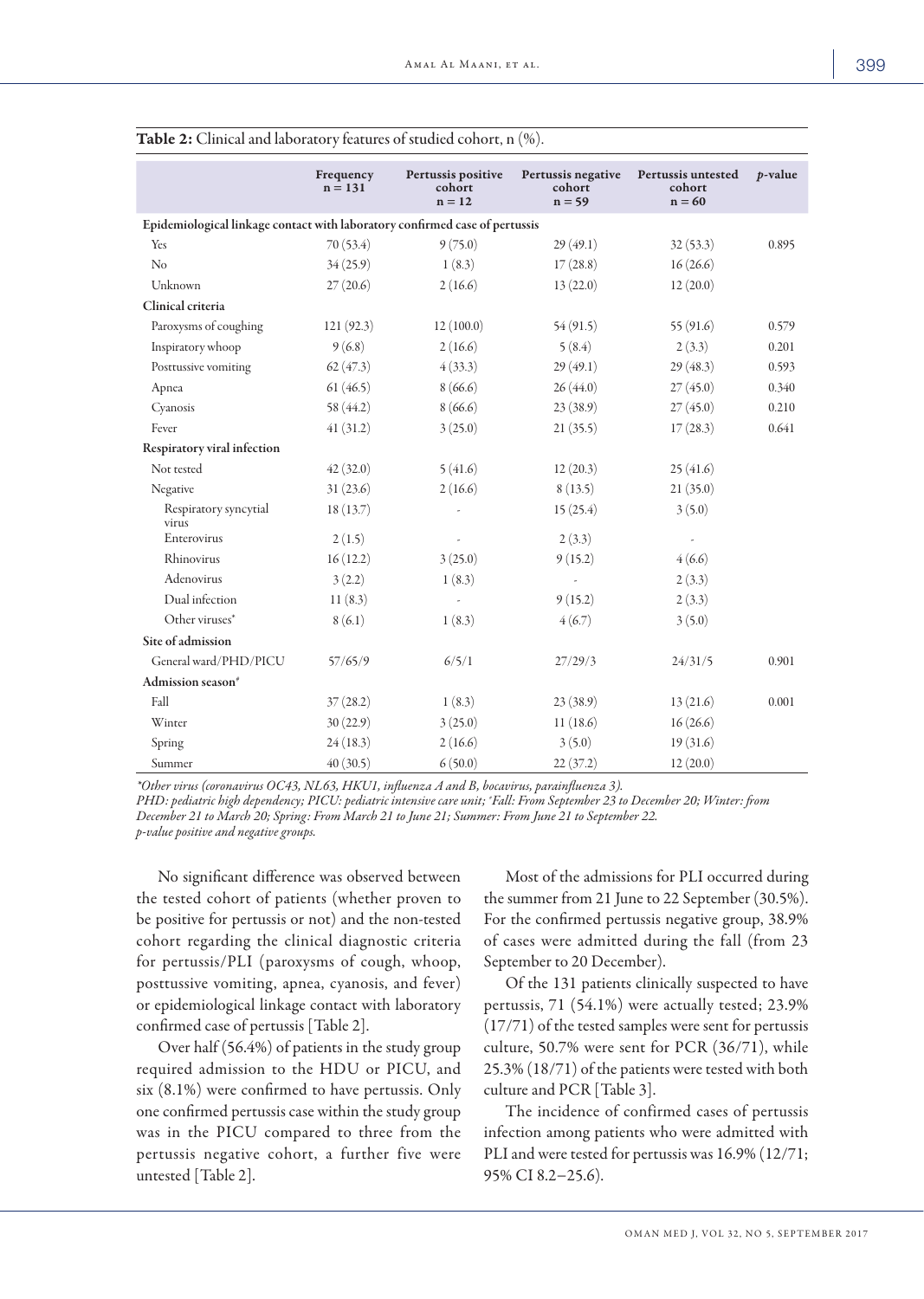Table 3: Subgroup analysis for the pertussis-tested cohort.

|                   | <b>Pertussis</b><br>positive | <b>Pertussis</b><br>negative | $p$ -value  |  |
|-------------------|------------------------------|------------------------------|-------------|--|
|                   | $n = 12$                     | $n = 59$                     |             |  |
| Confirmatory test |                              |                              |             |  |
| Culture only      | 2                            | 15                           | n/a         |  |
| PCR only          | 5                            | 31                           | n/a         |  |
| $PCR + culture$   | 5                            | 13                           | n/a         |  |
| <b>WBC</b>        | $23.6 \pm 13.3$              | $12.6 \pm 5.2$               | ${}< 0.001$ |  |
| Lymphocyte        | $16.8 \pm 9.7$               | $7.9 \pm 3.8$                | 0.001       |  |

*WBC: white blood cells; PCR: polymerase chain reaction; n/a: non-applicable. Values expressed as mean*±*standard deviation.*

Respiratory viral infection was investigated for seven cases of the pertussis positive cohort and 47 of the pertussis negative cohort. A viral etiology was identified in 80.8% (38/47) of the pertussis negative group. The most frequently detected virus in the pertussis positive group was rhinovirus (42.8%) and respiratory syncytial virus (RSV) in the pertussis negative group (31.9%).

Both leukocyte and lymphocyte counts were significantly higher in the pertussis positive than the pertussis negative group (23.6±13.3 vs. 12.6±5.2, *p =* < 0.001 and 16.8±9.7 vs. 7.9±3.8, *p* < 0.001, respectively) [Table 3].

The ROC curve analysis was constructed to obtain the sensitivity and specificity of leukocyte and lymphocyte counts at varying cutoff levels [Figure 2] in detecting true pertussis cases.

The WBC at a cutoff of 23.5  $\times$  10<sup>9</sup>/L yielded 96.6% specificity and 50.0% sensitivity (AUROC = 0.79, 95% CI: 0.62−0.96). Lymphocyte count at a cutoff  $17 \times 10^9$ /L yielded 98.3% specificity



Figure 2: Receiver operator characteristic (ROC) curve analysis of the diagnostic power of leucocyte (blue) and lymphocyte (red) counts in predicting a pertussis diagnosis.

and  $41.0\%$  sensitivity (AUROC = 0.82, 95% CI: 0.68−0.97).

### DISCUSSION

The current study was conducted at a time when there was worldwide concern regarding increased cases of pertussis.8 At a national level, it was also noticed that the frequency of reported clinical cases of pertussis was on the rise [Figure 1].

Of the 71 tested PLI cases, 12 (16.9%) were confirmed as pertussis. This figure is higher compared to a similar study done in Iran that included 174 cases of PLI in children over four years (2008−2012), and only 13.2% were confirmed to have pertussis.<sup>5</sup> Since not all patients were tested, 16.9% could be an underestimate of the exact contribution of *Bordetella pertussis* infection to the cohort. In addition, the confirmatory test used in 23.9% of the tested cases was pertussis culture alone, which can have high false negative results because of inadequate specimen collection, prior use of antibiotics, and inappropriate transport procedures.<sup>5,6</sup>

A viral etiology was identified in 80.8% of the pertussis negative group, which included mainly RSV and rhinovirus among other respiratory viruses. However, this may have been underestimated as 12 cases were not tested for viral etiology. It is plausible to say that RSV was the most common mimicker of pertussis infection in our cohort. This can also explain the increase in admission from September to December for the pertussis negative group, which corresponds with the respiratory viral infection season in the country.<sup>9</sup>

All children with PLI included in this study were in-patients. More than 95% were infants, and 75.5% were under four months old. This is not surprising considering the vulnerability of this age group for all kinds of infections because of their immature immune system in addition to the fact that pertussis immunity is usually achieved with the third vaccination dose given at six months. A study conducted in Tunisia also reported that 20% of affected children were younger than six months old and had received less than three doses of diphtheria, tetanus, and pertussis vaccine (DTP).10

The recently witnessed large-scale outbreaks of pertussis in developed countries have initiated a vigorous debate on the efficacy of vaccines, immunization schedule, and demographic factors.

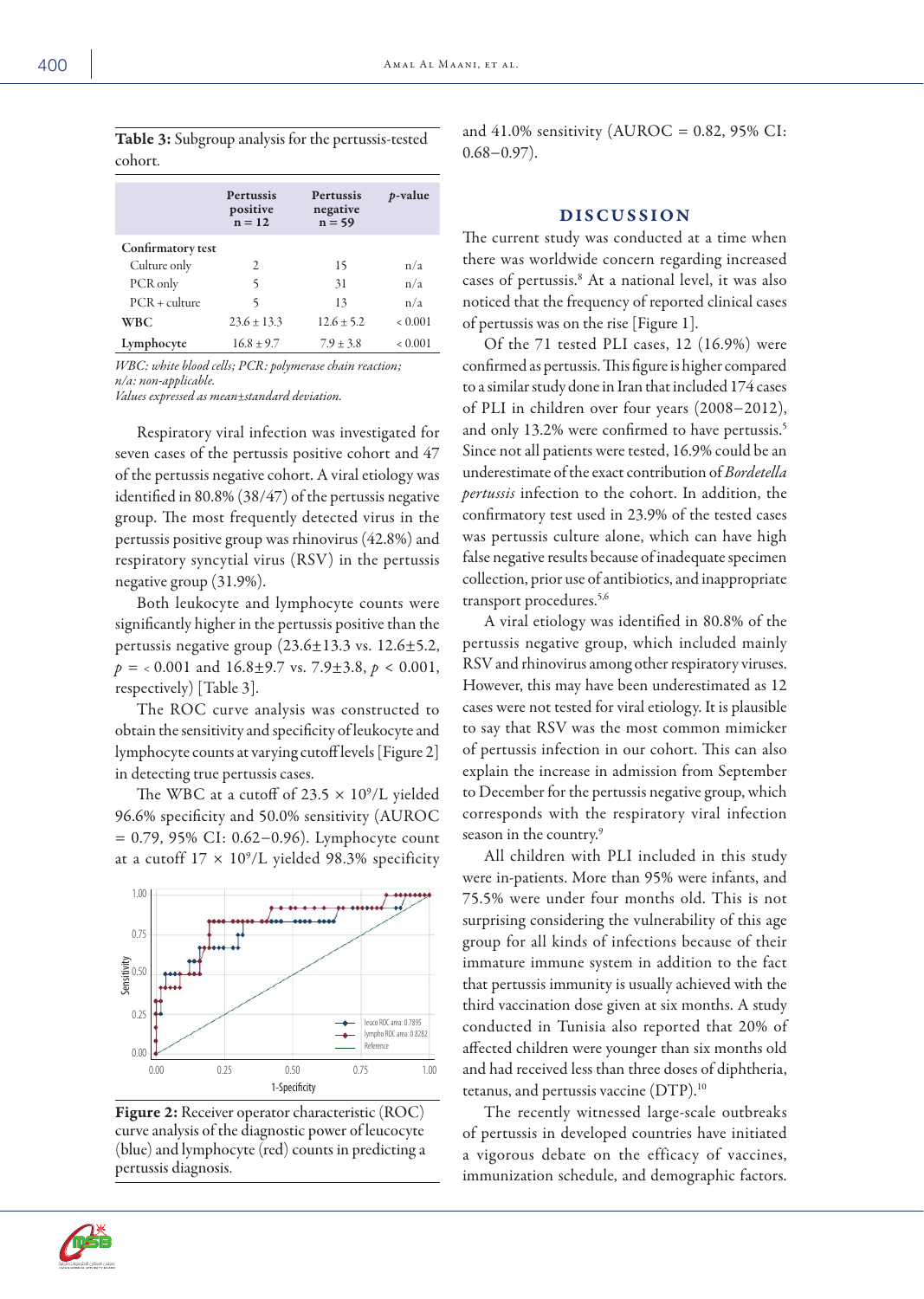The common feature in the reported outbreaks from Australia, New Zealand, UK, and USA have been the exclusive use of acellular pertussis vaccine in all these places.11 In Oman's national immunization program, the whole-cell pertussis vaccine is used for infants and incorporated within Penta (ARAPENTA 01VC130; HBV, DTP, and Hib) at two, four, and six months of age with no further booster doses. Although in our study the vaccination status of two patients in the positive group was unknown, there was no confirmed infection in those who had completed the pertussis vaccination. Thus, the surge in PLI in our setting is different from the recent epidemic in the Western world and could be mainly related to viruses, other *Bordetella* species, or due to the waning pertussis immunity in Oman's adult population.8

Caregivers and other adults in frequent contact with infants are a recognized source of pertussis transmission and should be vaccinated.<sup>12</sup> Implementing the "cocooning" strategy  $$ vaccinating people who have contact with infants — can be considered a protective measure for this vulnerable group. Immunizing pregnant women will reduce the risk of acquiring pertussis until the time of delivery, and it gives the infant some protection for approximately one to two months. Another preventive approach would be to start pertussis immunization at a younger age, with shorter intervals between doses. This schedule can start at birth, and the first three doses could be completed by three months of age.<sup>8</sup>

Of the 131 patients clinically suspected to have pertussis, 74 (56.4%) required either admission to the HDU or PICU for assisted ventilation. Only one patient in the pertussis positive group was admitted to PICU, and there were no reported mortalities. These numbers were considered low when compared to reported figures in other international studies. For example, an audit in Auckland, New Zealand, of confirmed pertussis admissions to the national PICU from 1991 to 2003 showed that out of a total of 72 children, 35 (49.0%) received assisted ventilation, four died, and 19.0% were readmitted.13

More recent data ( June 2008−August 2011) from a multicenter study on 127 patients with confirmed pertussis in 25 PICUs across the US, showed that 55 (43.0%) required mechanical ventilation, and 12 patients  $(9.4\%)$  died during initial hospitalization.<sup>14</sup>

We found a strong association between the presence of lymphocytosis and confirmed pertussis cases. Guinto-Ocampo et al,<sup>15</sup> described the absolute lymphocyte count as the best predictor for pertussis for infants younger than one-yearold, corroborating our findings. Others also linked lymphocytosis to mortalities and morbidities with pertussis infection.16 Murray et al, 17 showed that the median WBC count was significantly higher in those requiring mechanical ventilation, those with pulmonary hypertension, and those who did not survive in a multicenter study in the USA.<sup>17</sup>

The occurrence of apnea, cyanosis, and whooping cough was more common in patients with pertussis while fever, posttussive vomiting, and pneumonia were more common in patients with PLI. However, this was not statistically significant. In a larger cohort, Ferronato et al,<sup>18</sup> reported that whooping cough, cyanosis, a leukocyte count > 20 000 cells/ mm3 , and a lymphocyte count > 10 000 cells/mm3 were significant predictors of pertussis.

The limitations of this study are its retrospective nature, small sample size, and the inclusion of inpatients only. Milder cases not requiring hospitalization might have been missed. Another limitation was the relatively high number of patients admitted that were not tested for pertussis. Therefore, some of the variables tested as predictors did not show statistical significance.

### CONCLUSION

Taking into consideration that the number of patients tested for pertussis was limited, the incidence of pertussis in the tested patients was 16.9% (12 out of 71 patients). Pertussis remains a clinical diagnosis in our institutions, which makes it hard to detect the true surge of the infection rate. Leukocytosis and lymphocytosis are reliable predictors for the diagnosis of whooping cough.

#### *Disclosure*

The authors declared no conflicts of interest. No funding was received for this study.

#### references

- 1. Weisberg SS. Vaccine preventable diseases: current perspectives in historical context, Part II. Dis Mon 2007 Oct;53(10):467-528.
- 2. Cone TC Jr. Whooping cough is first described as a disease sui generis by Baillou in 1640. Pediatrics 1970 Oct;46(4):522.
- 3. Munoz FM. Pertussis in infants, children, and adolescents: diagnosis, treatment, and prevention. Semin Pediatr Infect Dis 2006 Jan; 17(1): 14-19.